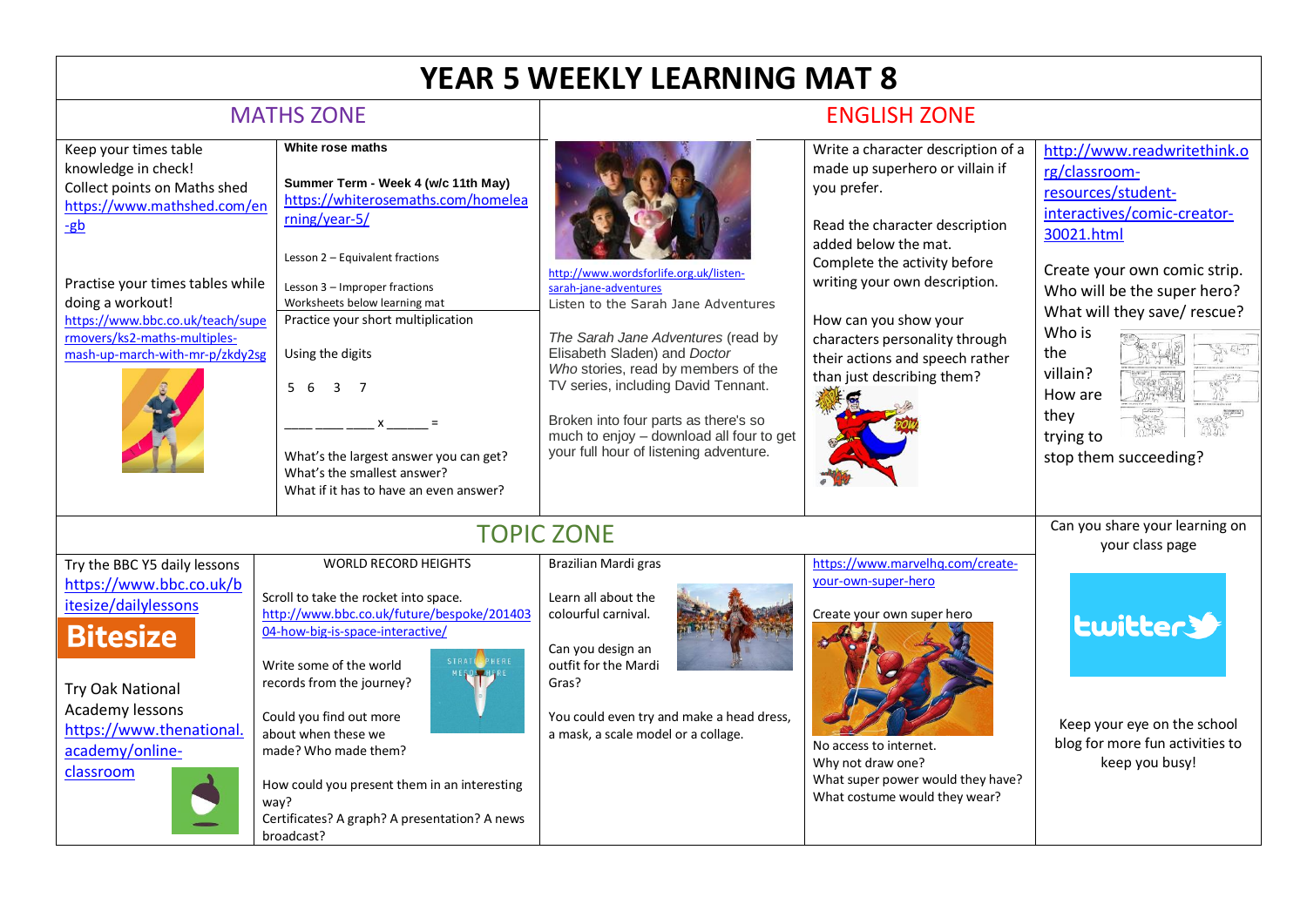Miss Trunchbull, the Headmistress, was something else altogether. She was a gigantic holy terror, a fierce monster that frightened the life out of pupils and teachers alike. As she came bounding across the playground, marching like a stormtrooper with long strides and arms swinging everyone else trembled with fear. Up close you could almost feel the dangerous heat radiating from her as from a red-hot rod of metal. If a group of children dared to be in her path, she'd plough right on through them like a tank. With a menacing glare she would bellow "Get out of my way you measly little children."

As for her clothes they were, to say the least, extremely odd. She always had on a brown cotton smock which was pinched in around the waist with a wide leather belt. This belt was fastened with an enormous silver buckle, which you just know she would use as a weapon against anyone who challenged her. She sported green stockings with turn-up tops, which displayed her large bulging calf muscles.

With one of her huge, muscular fingers she would pick up any child as if they were as light as a feather. "How dare you disobey my rules!" she would grunt loudly whilst holding a child dangling by one of his tiny pin-like legs. Without a care in the world she would release her powerful grip sending the poor innocent child crashing to the ground. "Let that be a lesson to the rest of you little brats," she would roar whilst thumping her humongous palms together. Stomping angrily, she would disappear back into the school building.

## Underline Appearance in one colour Actions in one colour Speech in another Think about how the actions and speech help build a picture of how she looks? What characteristics does it give away about her personality? Could you draw and label her just from what you have read?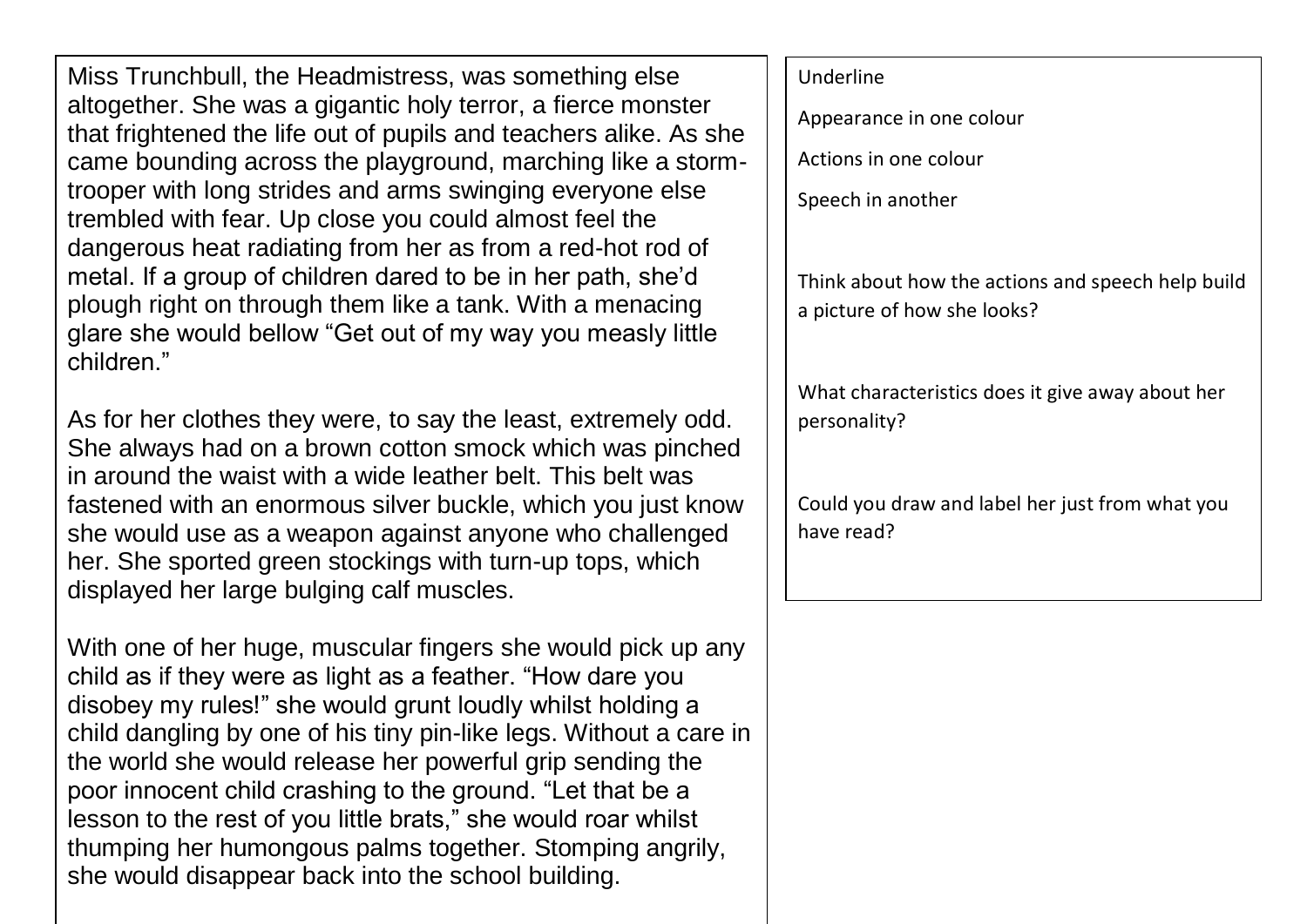| Words and phrases to describe your<br>character's appearance:                                                                                                 | Draw a sketch of your character.                        |
|---------------------------------------------------------------------------------------------------------------------------------------------------------------|---------------------------------------------------------|
| <u> 1989 - Johann Harry Harry Harry Harry Harry Harry Harry Harry Harry Harry Harry Harry Harry Harry Harry Harry</u>                                         |                                                         |
| the contract of the contract of the contract of the contract of the contract of<br>the control of the control of the control of the control of the control of |                                                         |
| the control of the control of the control of the control of the control of<br><u> 1989 - Johann Barn, amerikansk politiker (d. 1989)</u>                      |                                                         |
| What does your character do in the story?                                                                                                                     | What do their actions tell you about their personality? |
|                                                                                                                                                               |                                                         |
|                                                                                                                                                               |                                                         |
|                                                                                                                                                               |                                                         |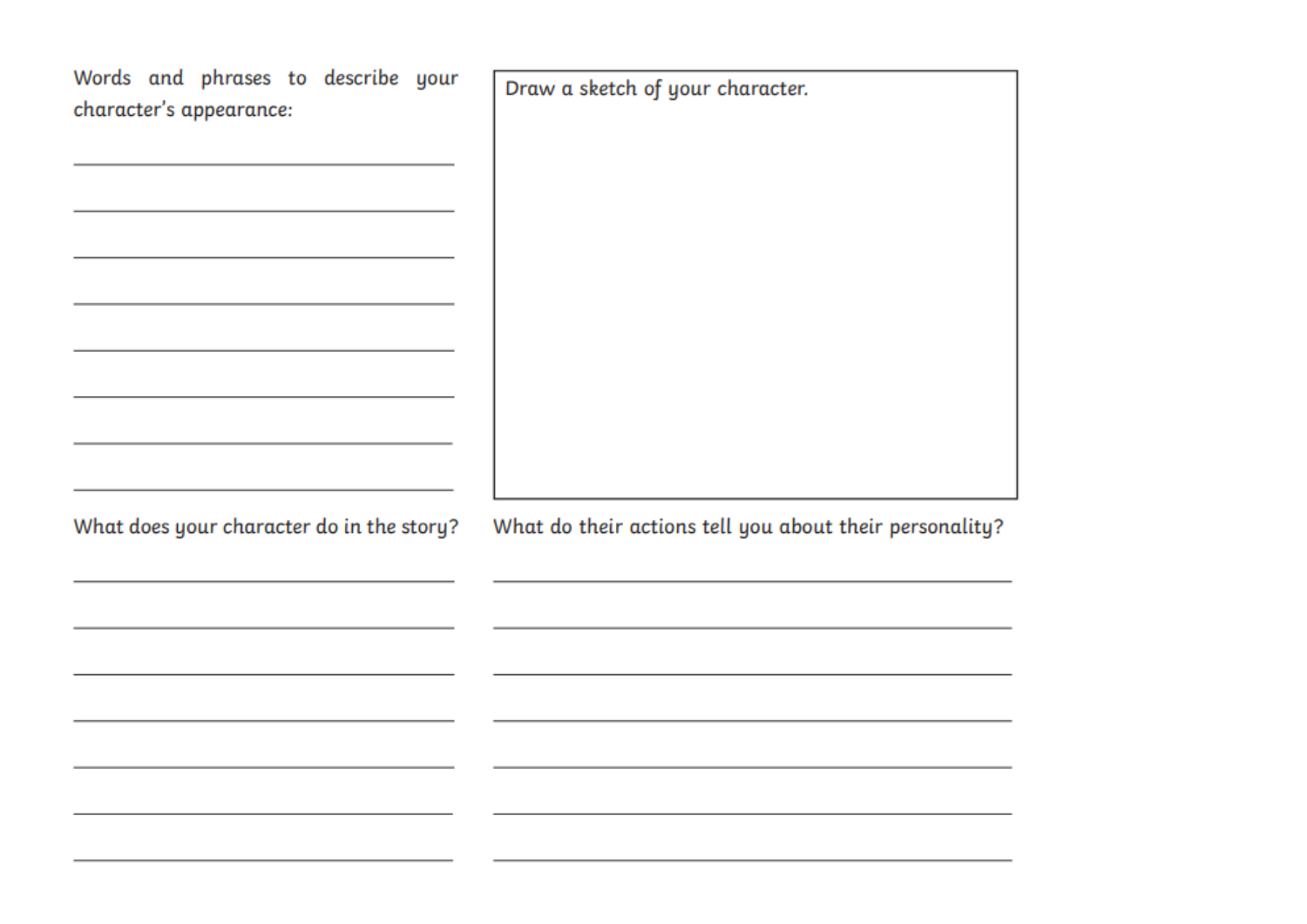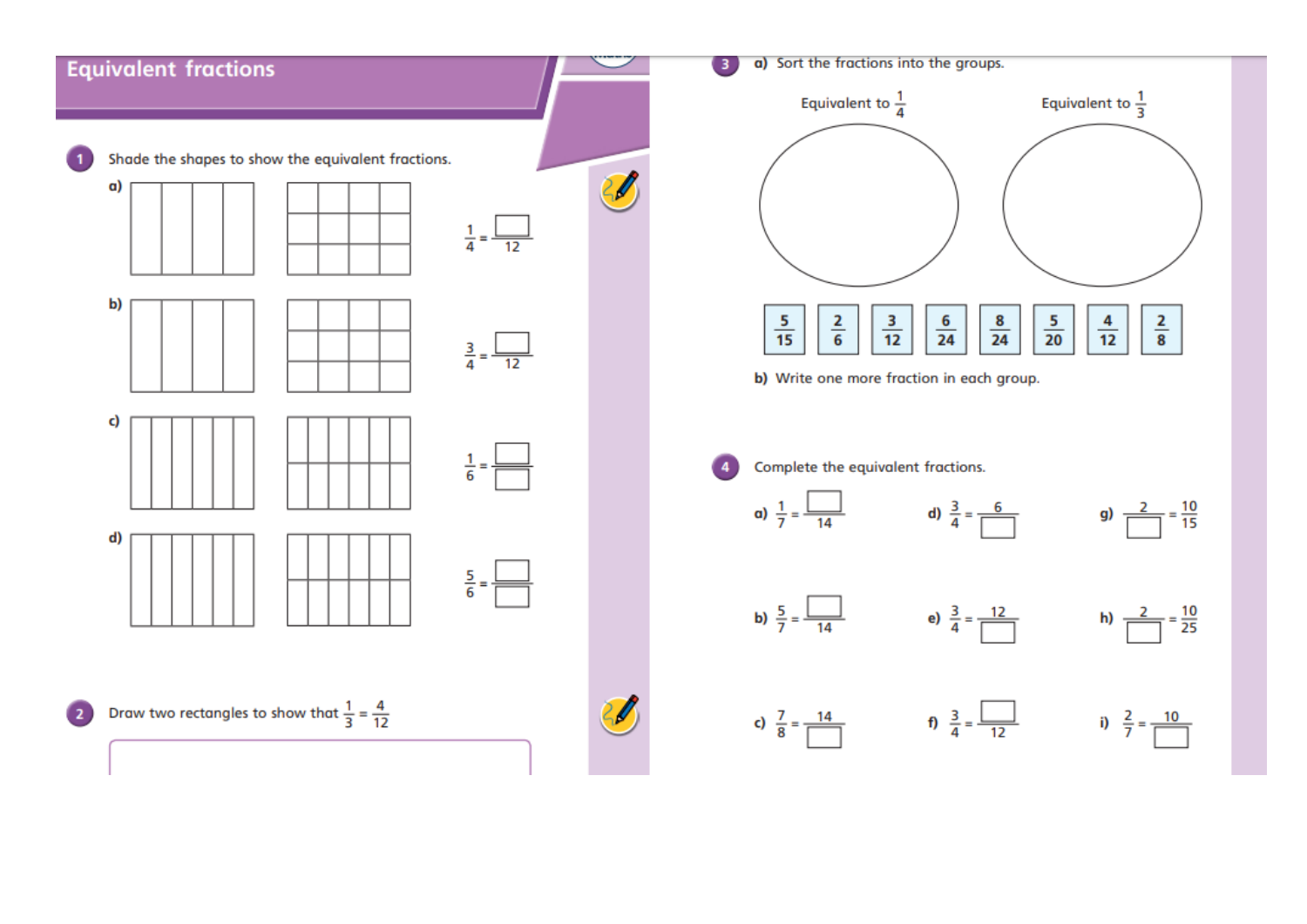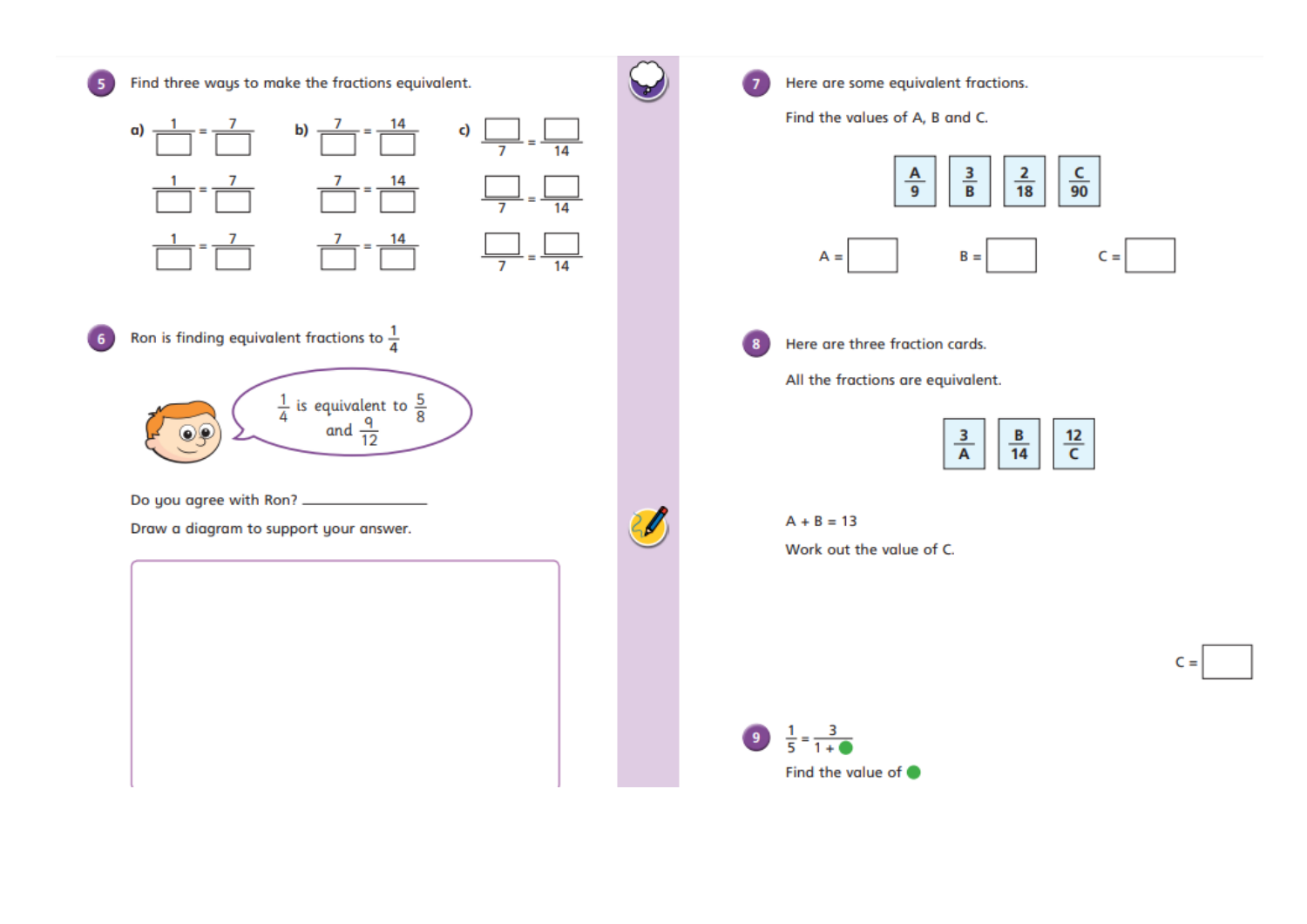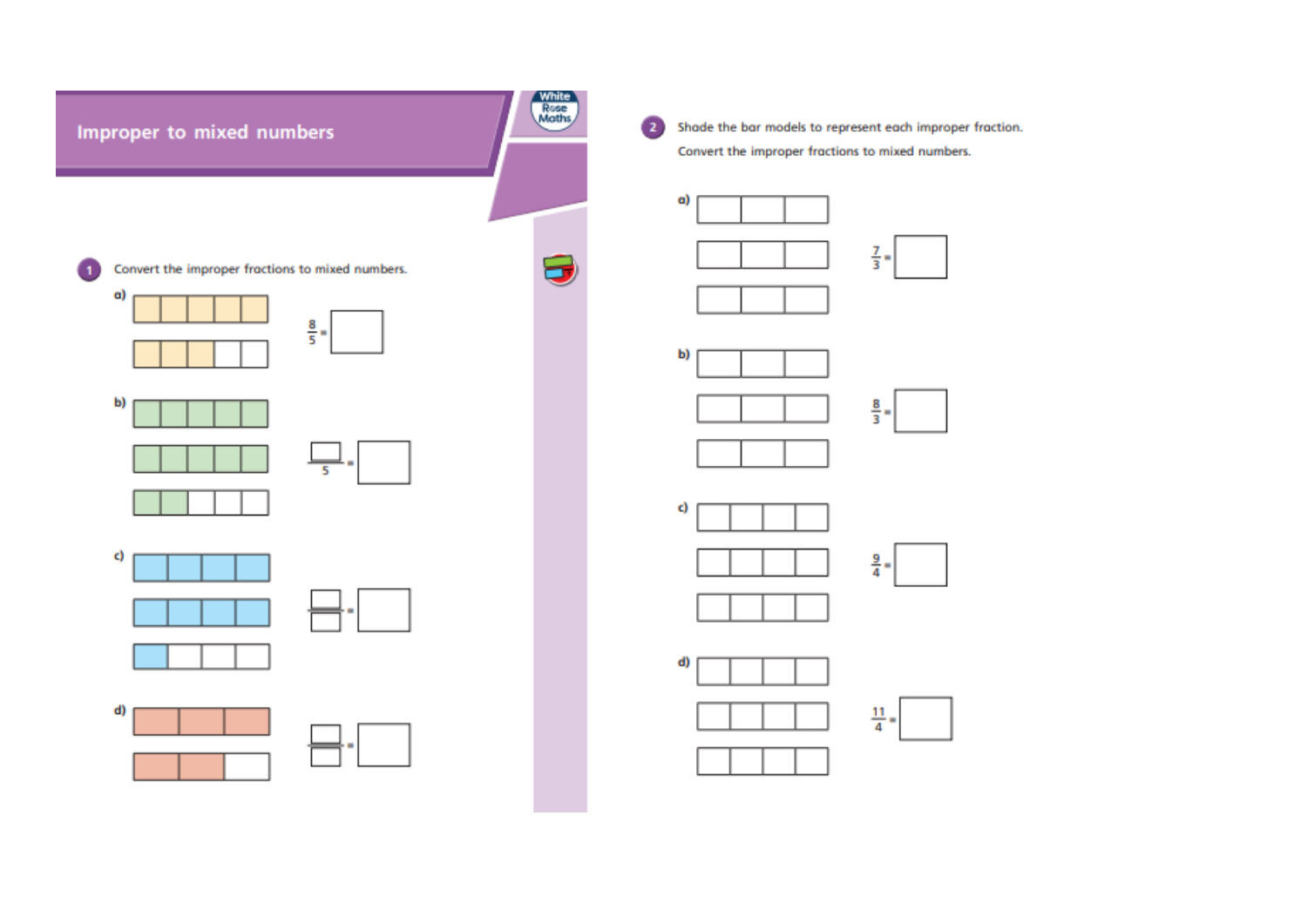

Eva has 7 bottles of juice.

 $\overline{4}$ 

Each bottle contains half a litre of juice.



How many litres of juice does Eva have altogether?

Write your answer as a mixed number.

| Dexter is converting improper fractions.                                             |    |
|--------------------------------------------------------------------------------------|----|
| $\frac{32}{3} = 3\frac{2}{3}$                                                        |    |
| Explain why Dexter is incorrect.                                                     |    |
| Find the value of $\bigcirc$<br>$\frac{27}{0}$ -O $\frac{2}{0}$                      | ∩- |
|                                                                                      |    |
| Find two possible values for $\bigstar$ and $\blacktriangle$<br>ु<br><del>∛</del> ≠▲ |    |
| ★= <br>▲=                                                                            |    |
|                                                                                      |    |